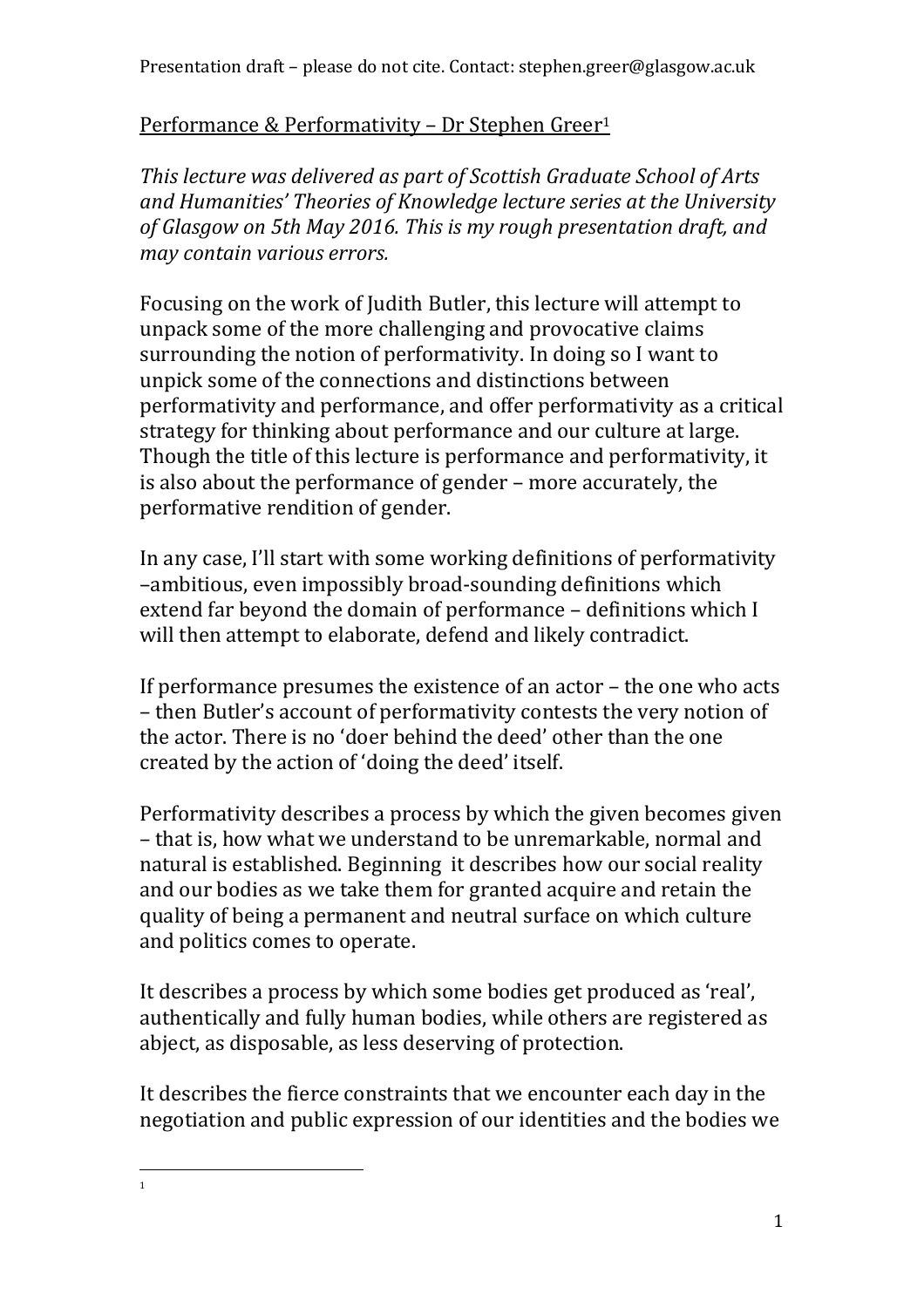live in; at the same time, it describes the radical possibilities of improvisatory agency which are part of that very same structure of subjection.

Though Butler argues that gender is a mechanism of constraint – constituting a set of norms which define us as normal or abnormal – it also describes a locus for productive activity: 'Gender performativity may be inevitable but gender identity is always open and incomplete' (Lloyd 1999: 200). It is this openness – its orientation on a horizon of possibility – which characterizes the larger trajectory of Butler's work, and its contribution to and intersection with the evolving field of queer studies.

In working through these ideas, I'm going to draw primary arguments from three of Butler's most well-know texts: *Gender Trouble*, *Bodies That Matter* and *Undoing Gender*. Butler's work on performativity exceeds these three volumes and continues to develop in response to dialogue with a number of critics, some of whose thinking I'll address briefly towards the end of our time together today.

Before turning to Butler, though, I want to spend a few moments with the work of the philosopher of language, J.L. Austin, whose theorization of the performative provides us with a useful framework for understanding Butler's later claims. Butler's work draws on a rather broader framework of thought than Austin's alone, but it nonetheless offers us a starting place for understanding her work.

Austin's analysis – first offered as a series of lectures at Harvard in the mid 1950s and later published as the book *How To Do Things With Words* - begins in a distinction between two different operations of language.

# [SLIDE]

The first kind of language that Austin describes is 'constative' – it produces true or false statements or descriptions that we can subject to some kind of test by which we could come to an agreement about their accuracy. If I say 'the sky is blue today', we could go outside and look up, though seeing as I am in Glasgow, you might put on a coat first.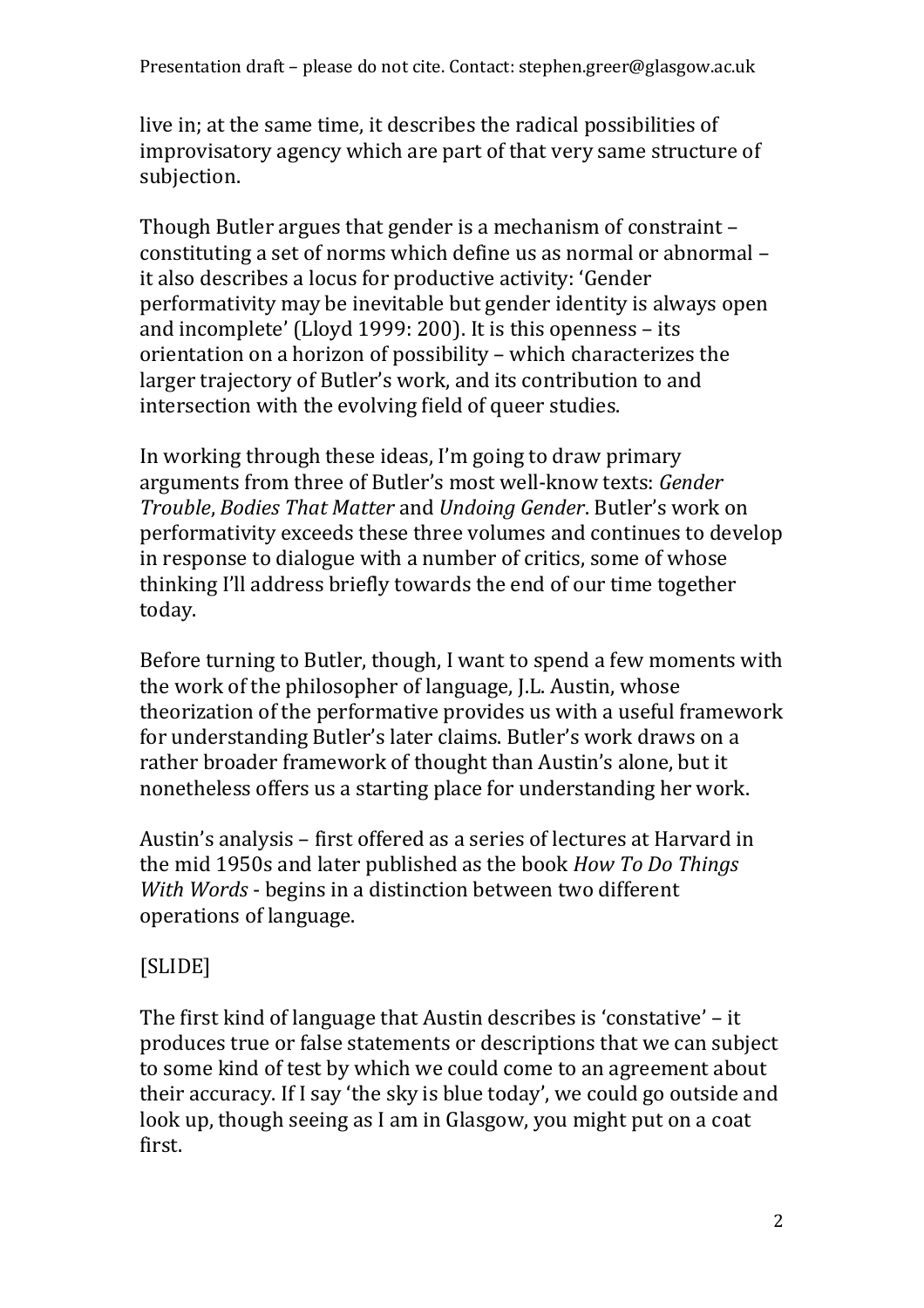The second kind – which Austin suggests we call performatives – are utterances in which speaking *is* or *is part of* the doing of an action. It is speech that does not merely describe an action or an aspect of reality – the speech is or is part of the action in itself. Austin's phrasing is deceptively clear: 'The issuing of the utterance is the performing of an action'.

A frequently given example of such speech is the utterance 'I do' in a wedding ceremony. It is speech that is an action – it makes the person who utters it a married person.

One of the first consequences of this distinction is that performatives may not be subject to truth claims about a situation in quite the same manner as constative utterances because, in many respects, performatives *are* the situation at hand. In any case, Austin sets out a number of conditions for performative speech, conditions that need to be in place for such speech to be successful in working its action (in Austin's terms, for it to be happy or 'felicitous').

Performatives rely on a conventional procedure (that is, an established procedure known in advance) that is performed by people in circumstances that are appropriate to that procedure. That procedure must be executed by all participants correctly and completely, and that when the procedure is designed for the purpose of persons 'having certain thoughts and feelings', then they need to actually have those thoughts and feelings.

So, in the example of the wedding ceremony, the person saying 'I do' only becomes married to another person if they say the phrase at the correct moment of the ceremony in front of another person who is also consenting to marry. Both parties need to be legally permitted, in that jurisdiction, to enter into marriage given their age, formally recognised gender, existing marital status and, perhaps, whether they are considered to be of sound mind. The whole thing also has to be witnessed, and in that witnessing authorized – not merely by onlookers, but by an official of the state who is employed to record the transaction on official forms to be countersigned by those present.

I think I make the whole thing sound very romantic.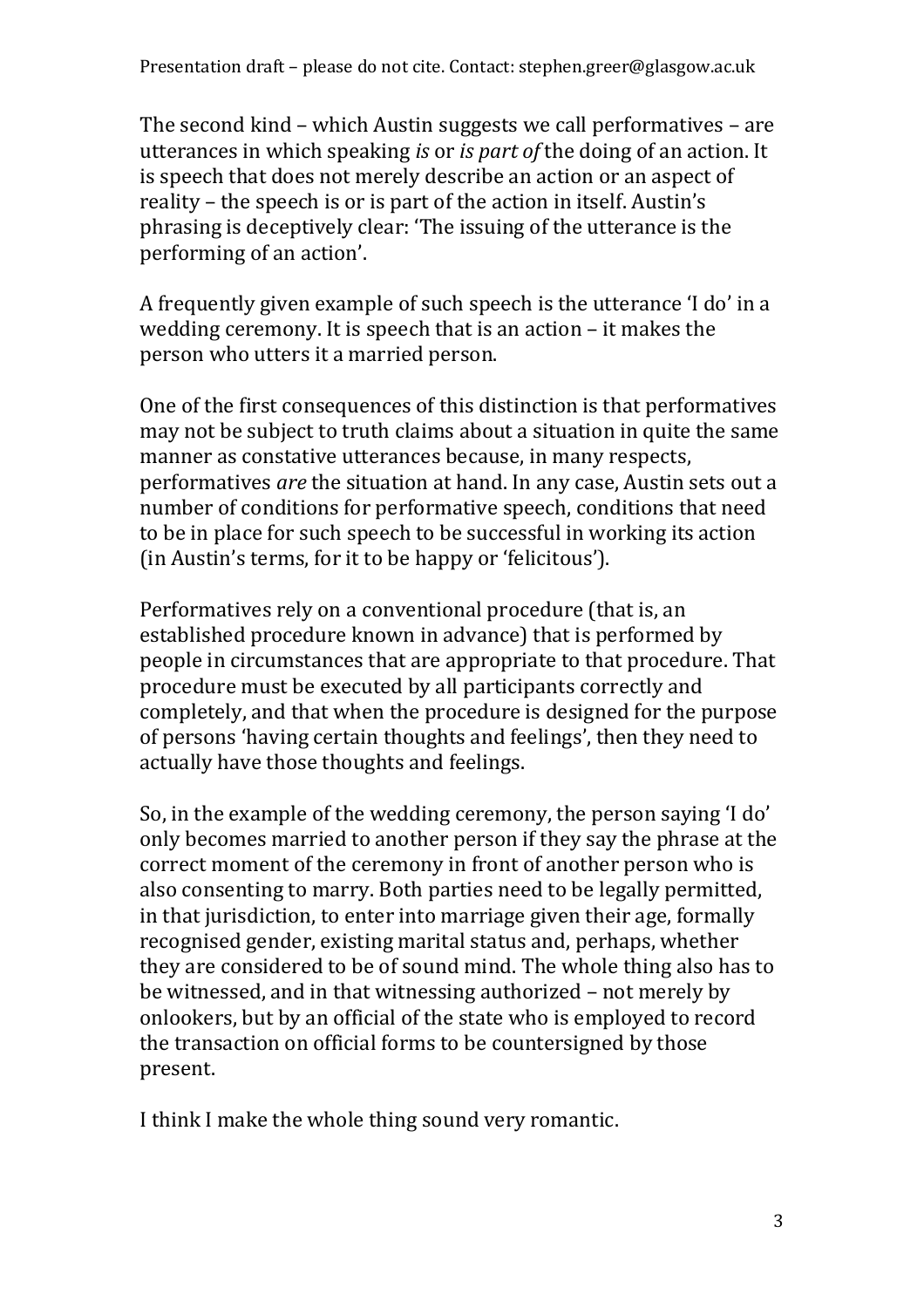As Austin's lectures continue, the distinction between constative and performative becomes less clear – as James Loxley notes, Austin draws attention to statements in which constative truth involves performative felicity and statements whose performative felicity seems to involve their constative truth.

In refining his arguments, Austin makes some further distinctions – between locution (the semantic or refential content of speech) and two other dimensions: the illocutionary and the perlocutionary. Very briefly, the illocutionary dimension of speech describes the act that is attempted or accomplished by an incidence of speech. The perlocutionary dimension is the effect produced *by* saying something – it describes the contingent consequences or effects that might or might not follow.

My primary focus today is Butler's understanding of the performative rather than Austin's so I won't go much further into the specific details of his arguments, but instead highlight two aspects of his thinking which seem particularly helpful, and on which we will rely later. The first is the recognition that performative speech is highly contingent and circumstantial, constrained in advance by the intelligibility of the ritual ceremonies on which they depend and which they invoke.

Second, to draw on Loxley, 'performative utterances are exposed to trouble because they are conventional – ritual ceremonial – performances', invoking characteristics or elements of speech that are not theirs alone. Speech is haunted by the possibility of its failure – by 'misfires' in which speech does not achieve its intended effect, or achieves multiple unintended effects alongside or even contrary to the desired result.

One area of my research has been concerned with the emergence of a consciously-identified lesbian and gay theatre in the UK in the early 1970s, and its relationship to the nascent gay rights movement. I have been particularly interested in an emphasis work on 'coming out' as an essential individual and collective political act, and its status as a constative claim (reporting the 'truth' of sexual identity) and, at the same time, a performative claim which renders a nonheterosexual subject socially-intelligible.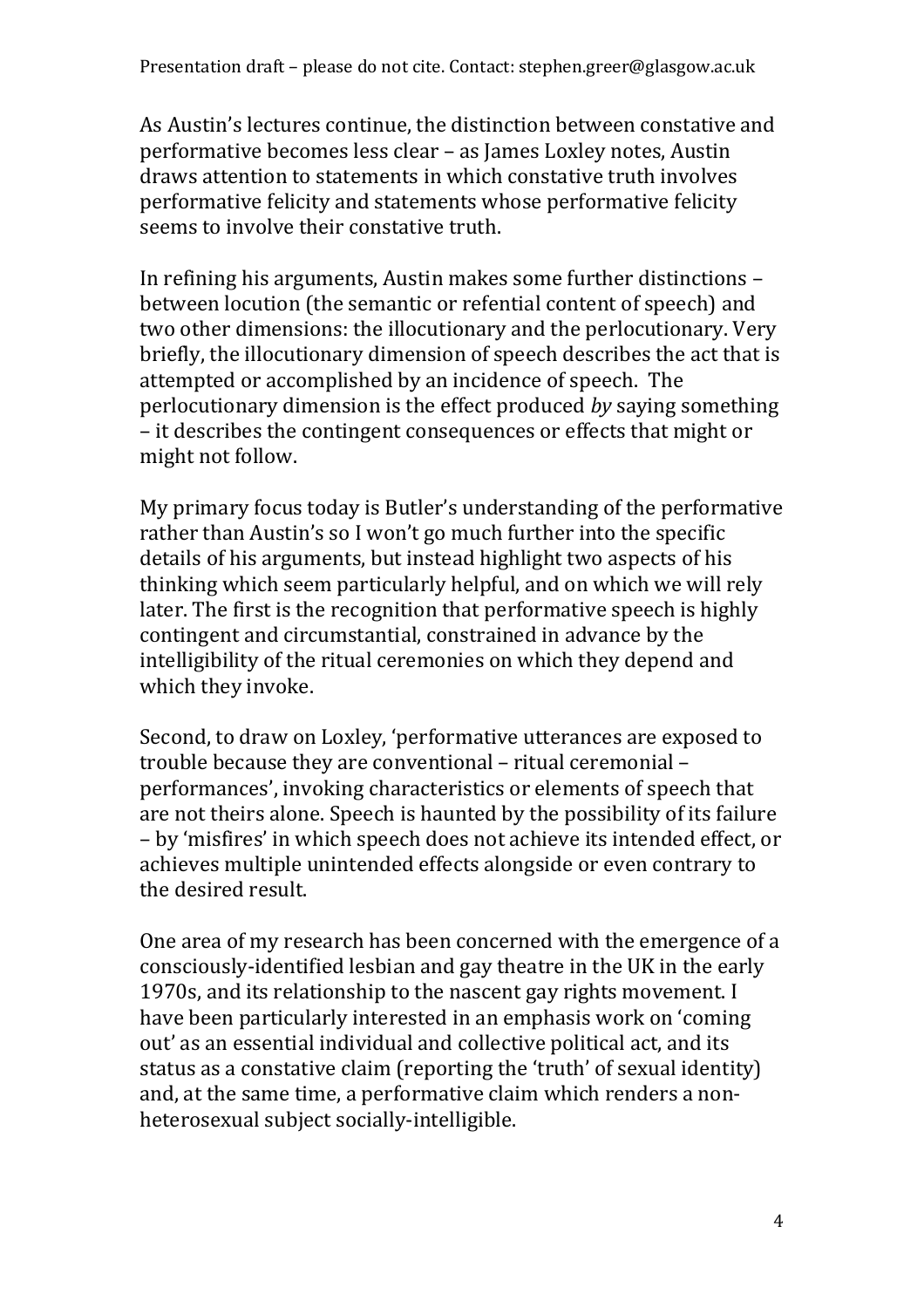At the climax of an early play by the company Gay Sweatshop called *Mister X*, the play's titular character – who initially sees no point in the cause of gay liberation – makes the decision to come out. In that moment, the theatrical event – the character 'coming out' – merges with a real world event as the performer playing the part introduces his own name and address.

I am interested how in that moment the biographical detail of the performer – and the presence of the performer's own 'real' body, stepping out from the theatrical frame – might work to secure the efficacy of a theatrical incidence of speech as a political intervention. But – in that moment - does the body authorize the speech, or does the speech perform the body?

In any case, 'coming out' is a troublesome and highly-contextual kind of speech act, laced with the possibility of failure. One may misheard, misunderstood, disbelieved or have one's claim refused. People might think you're joking. People might hear and understand you but dismiss you: of course, everybody already knew.

One might also come out without intending to do so. After all, the social performatives of coming out extend beyond statements in speech alone. Alan Sinfield notes Noel Coward's 1929 advice to Cecil Beaton against looking or sounding queer: 'I take ruthless stock of myself in the mirror before going out. A polo jumper or unfortunate tie exposes one to danger' (1999, p. 99).

The practice of 'coming out' can be understood as an attempt to secure oneself against the precarious possibility of exposure by asserting a form of self-determination: I name myself.

However, coming out is a speech act which unfolds in time and space, and without leaving a reliable trace. It is a live event. Queer legal theorist Janet Halley observes that even the most 'forthright and fearless gay man or lesbian cannot "come out" once and for all in a single public disclosure; as she moves from one social setting to another, she will have to come out afresh or acquiesce in assignment to her of a nonreferential public identity' (Halley, 1994, p. 168).

If you were to come out in a public lecture live-streamed across Scotland, and the internet connection drops – just for a moment in an inopportune place.. well..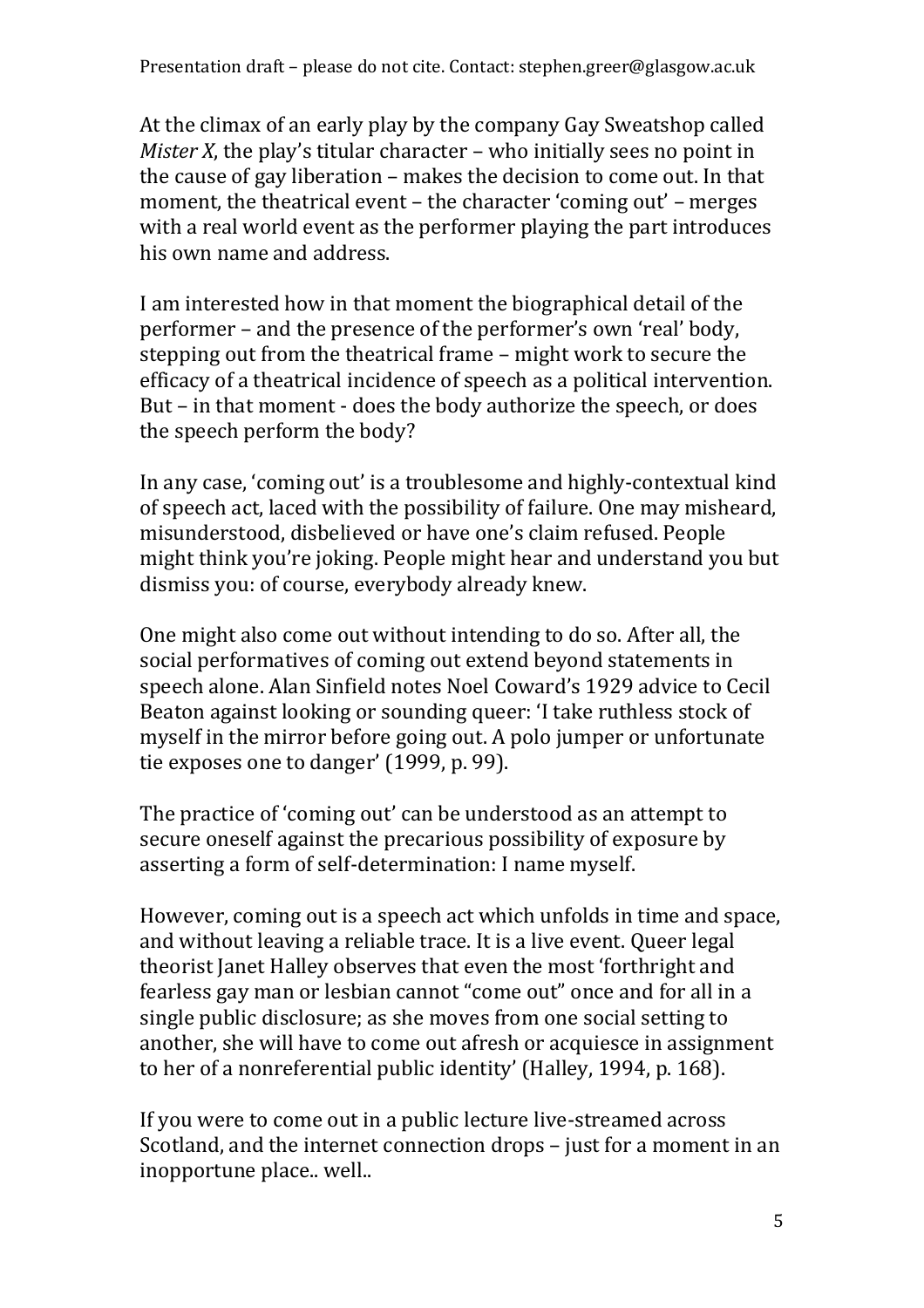..in any case, we might begin to see why a theory of performativity might be a particularly valuable and consequential contribution to theories of public knowledge – allowing us to examine how and why certain kinds of social reality get produced while others falter, and perhaps even the circumstances under which speech gets recognized as knowledge at all.

In his discussion of speech acts which fail, Austin refers to the 'etiolation' of speech – a word meaning to enfeeble or deprive of natural vigour. One example that Austin offers of such speech is theatrical performance, such as that 'a performative utterance will be in a peculiar way hollow or void if said by an actor on the stage'.

I think we can agree that's a one star review.

We might, though, observe situations in which the 'hollowness' of theatrical speech is a desired effect.

Theatre scholar Helen Freshwater draws on Austin's performative to read the dynamic of marriage equality protests led by the pressure group OutRage! during the 1990s – in particular the staging of a mass queer wedding in Trafalgar Square in 1991 in which participants exchanged alternative vows of commitment. Freshwater suggests it was the *failure* of those acts to enact a marriage – and secure the attendant legal rights that accompany being married – that served to produce a critique of the unequal distribution of privilege, illustrating the highly constrained terms on which only certain relationships are recognized as legitimate and deserving of protection by the state.

Judith Butler's account of performativity, though, takes us beyond speech acts to address the materiality of the gendered body in a way which may challenge a number of commonsensical beliefs about both gender and sex.

In the original preface to *Gender Trouble*, Butler positions the work as an intervention within the field of feminist politics which attempts to trouble the dominance of a binary framework for thinking about gender. In the expanded preface to the 1999 edition, Butler clarifies: the work was intended to criticize what she perceived as a pervasive heterosexual assumption in feminist literary theory that restricted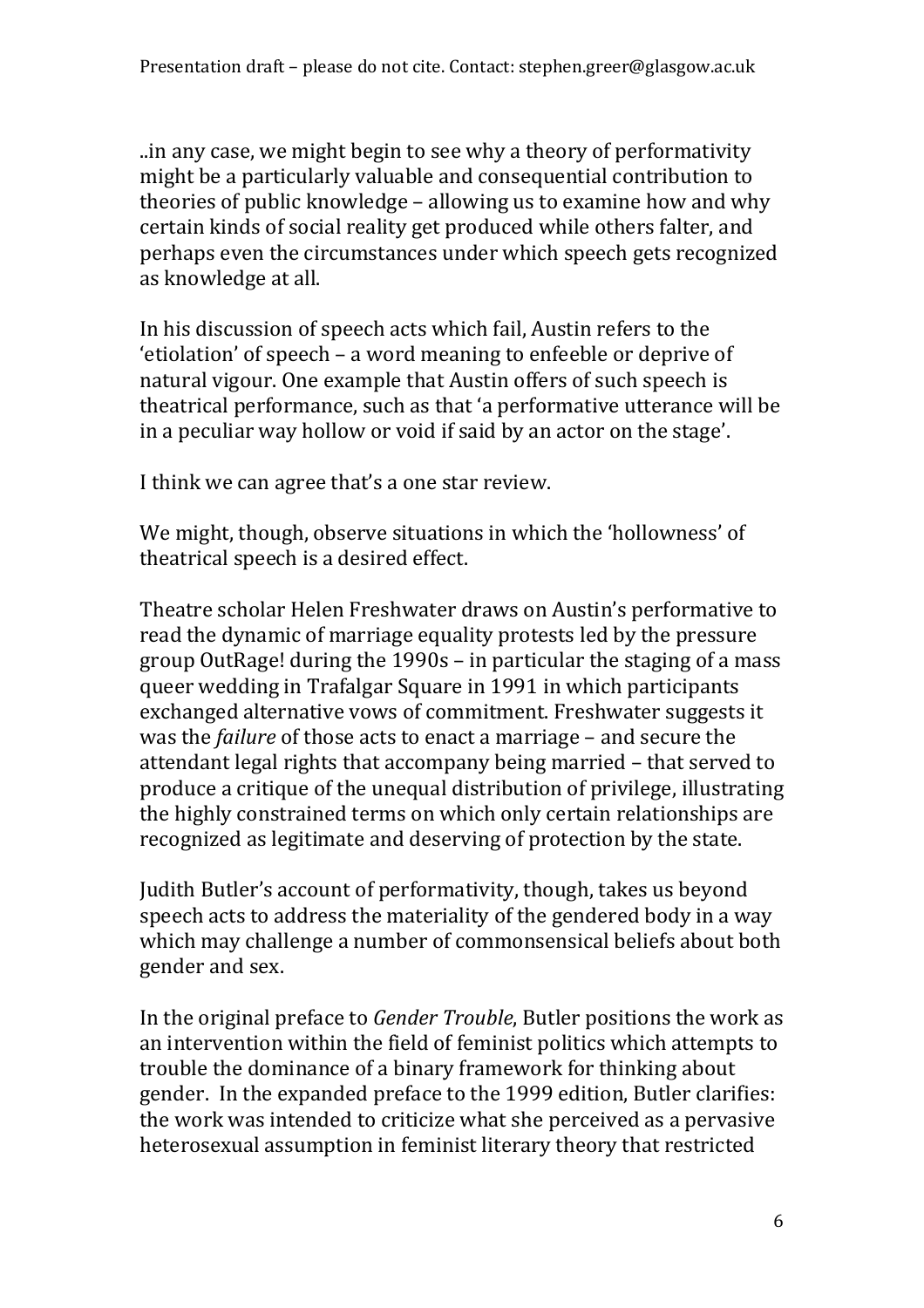Presentation draft – please do not cite. Contact: stephen.greer@glasgow.ac.uk

the meaning of gender to received notions of masculinity and femininity.

At the heart of Butler's writing is an ethical project, one which seems central to much of the field of queer scholarly enquiry – an attempt to expand the range of lives which liveable and qualify as fully human, an attempt to render gender as descriptive of possibility rather than a merely proscriptive account of what bodies must be. It is a project that recognizes the serious – and violent – sanctions that face subjects whose bodies do not or cannot conform to presumed categories for being human.

In any case, *Gender Trouble* begins in a challenge to the usefulness of an analytical distinction between sex and gender which emerges from second wave feminist politics – that is, from notions of sex as referring to biology, the given material body, and gender as the cultural beliefs and practices which apply to such bodies; the inflection between male /female and masculine/feminine.

This thinking is part of a broad interrogation of gender essentialism, the belief that those characteristics defined as women's or men's essence are shared in common by all such people at all times', permanent fixed characteristics and social functions organized in binary opposition, such as that being a man is defined by not being a woman and vice versa.

### [SLIDE]

Here, the work of Helene Cixous offers a critique of the opposition of man/woman in its relation to a larger, hierarchical, patriarchal system of values, an analysis in which the feminine side is always seen as the negative, weaker, powerless instance.

While the distinction between sex and gender may allow the critique of fixed, reductive and homogenizing roles for men and women – by observing that male-bodied people can have traditionally feminine qualities, and that female-bodied people can have conventionally masculine traits – that thinking only takes us so far, as it remains the product and function of a binary logic which opposes male to female, and assumes a mimetic relationship between gender and sex.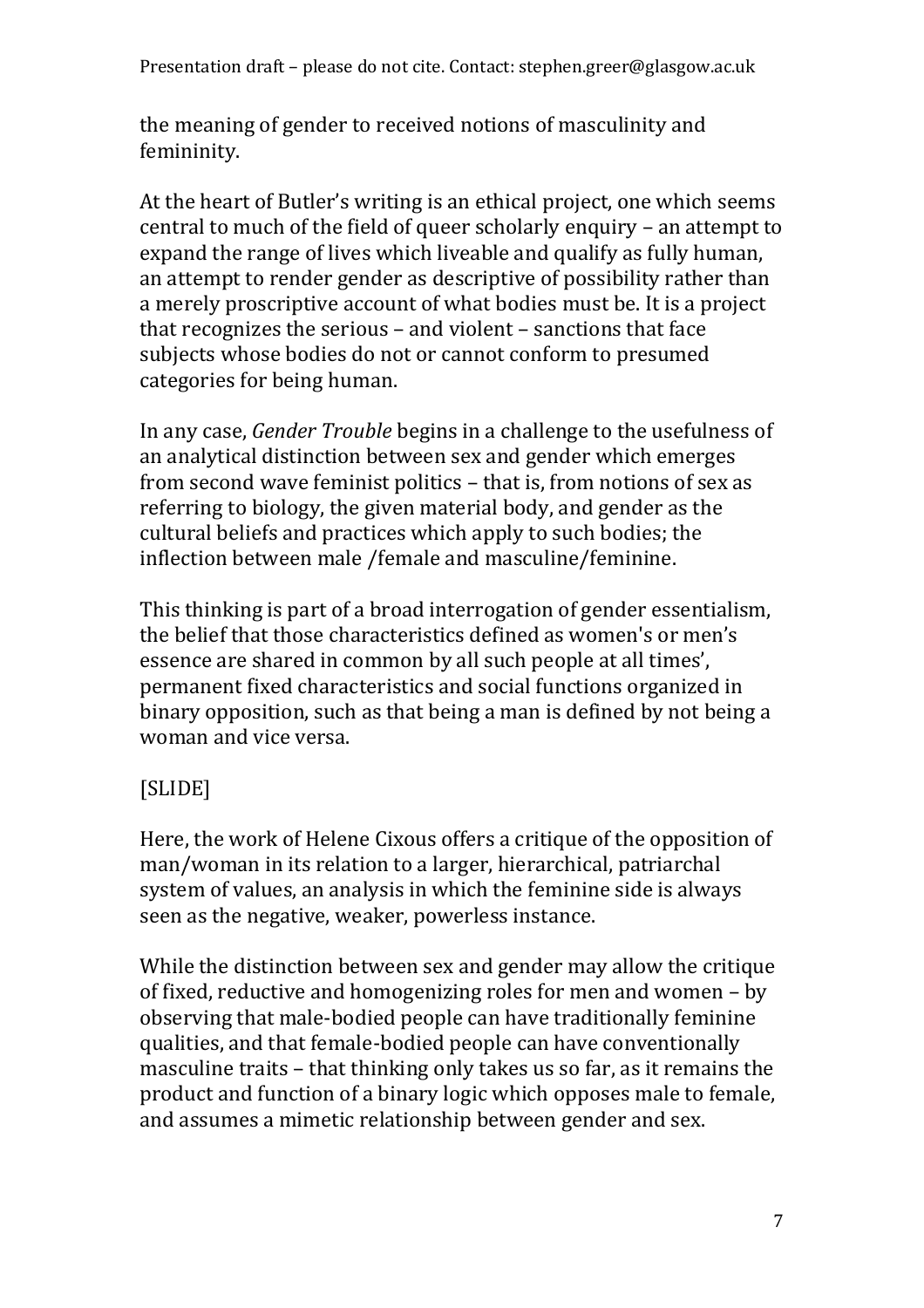Put very crudely, it might do little to destabilise the idea that there are a still 'real men' who look like 'real men'.

In any case, the radical proposal that Butler offers is that we might think about gender as the apparatus by which the sexes themselves are produced.

Gender is not merely the cultural interpretation of sex or the 'rules' which apply to differently sexed bodies, but the discursive means through which 'natural sex' is produced and established as somehow pre-discursive, a neutral surface on which culture later acts.

Accordingly, Butler's argument is that our acts, gestures and desires produce the effect of an internal core of substance that we then take for sex.

'Such acts, gestures, enactments, generally construed', writes Butler, 'are performative in the sense that the essence or identity of what they […] purport to express are fabrications manufactured and sustained through corporeal signs and other discursive means' (GT 173).

Not only is sex always, already gender, but the gendered self has no ontological status – that is, status as a subject – apart from the acts that compose it.

Okay. So. Let's take a few steps back and walk more slowly through those claims, and their reasoning.

The first claim is that there is no 'natural body' which pre-exists culture and discourse. Instead, 'we can only know sex *through* gender, and although we "become" our genders, there is no place outside gender which precedes this becoming' (Salih & Butler, 2004, p. 21).

Sex is always already gender because our understanding of it is constructed through discourse, through culture.

Even if we concede that there is some quality of the material body that we can refer to without reference to construction (let's say chromosomal difference), Butler observes that such a concession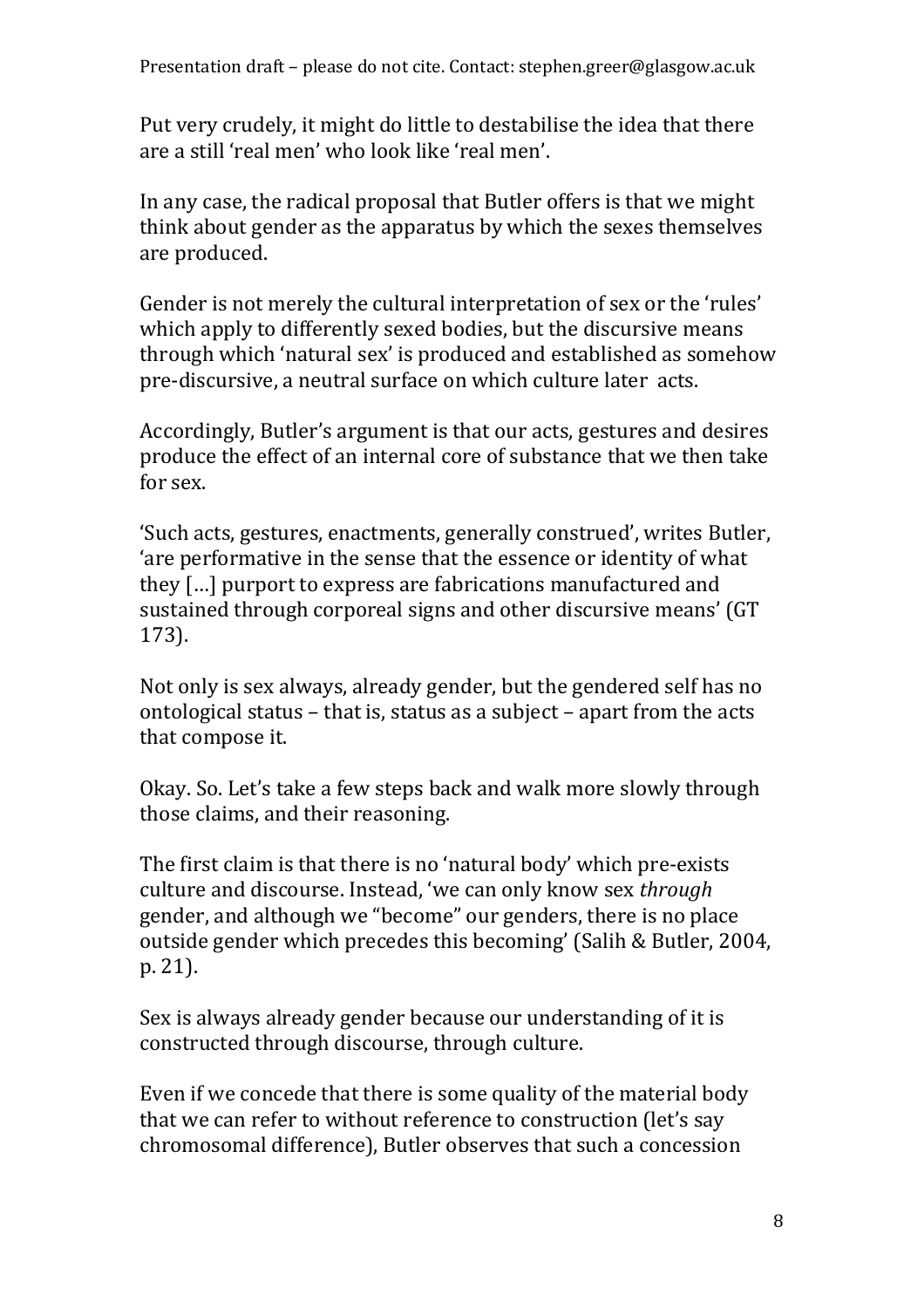nonetheless takes place through discourse and is formative of the very thing that it concedes.

We might consider a parallel line of argument that goes something like this: though we might examine some minimal biological component of our bodies under a microscope and come to some agreed determination that this kind of cell is different from that kind of cell, the moment at which we start to make any kind of policy decision about what that difference might mean we have entered into the realm of cultural judgment and the space of discourse

In arguing that discourse is formative of the body, Butler does not claim that it originates, causes or exhaustively composes the body; rather, then point is that we do not have a 'pure' access to that body which does not in some way involve a discursive claim. When it comes to the matter of bodies, the constative claim is always to some degree performative.

So Butler's account does not erase the material body but rather asks us to consider the processes and terms by which the body acquires its materiality (and, accordingly, why some bodies or some parts of some bodies are considered aberrant or even inhuman).

Butler's argument is that what we take to be materiality – the having a male body or having a female body – is not the expression of an interior quality but rather something which is manufactured through a 'a sustained set of acts, positioned through the gendered stylization of the body'. (GT xv)

If we describe performativity as the process by which the gendered subject is constructed, that construction is not a single act or a straightforwardly causal process. It is instead a reiterative process that takes place in and across time. Gender acquires its naturalized effect through the sedimentation of that process over time: it builds up in layers and stabilizes.

Gender, perhaps, describes a particular set of habits. If we have the expression 'gender fluid' as referring to people whose sense of their gender is something other than categorically fixed, perhaps we can invoke the phrase 'gender congealed' to describe the performative rendition of sex which produces the effect of fixity.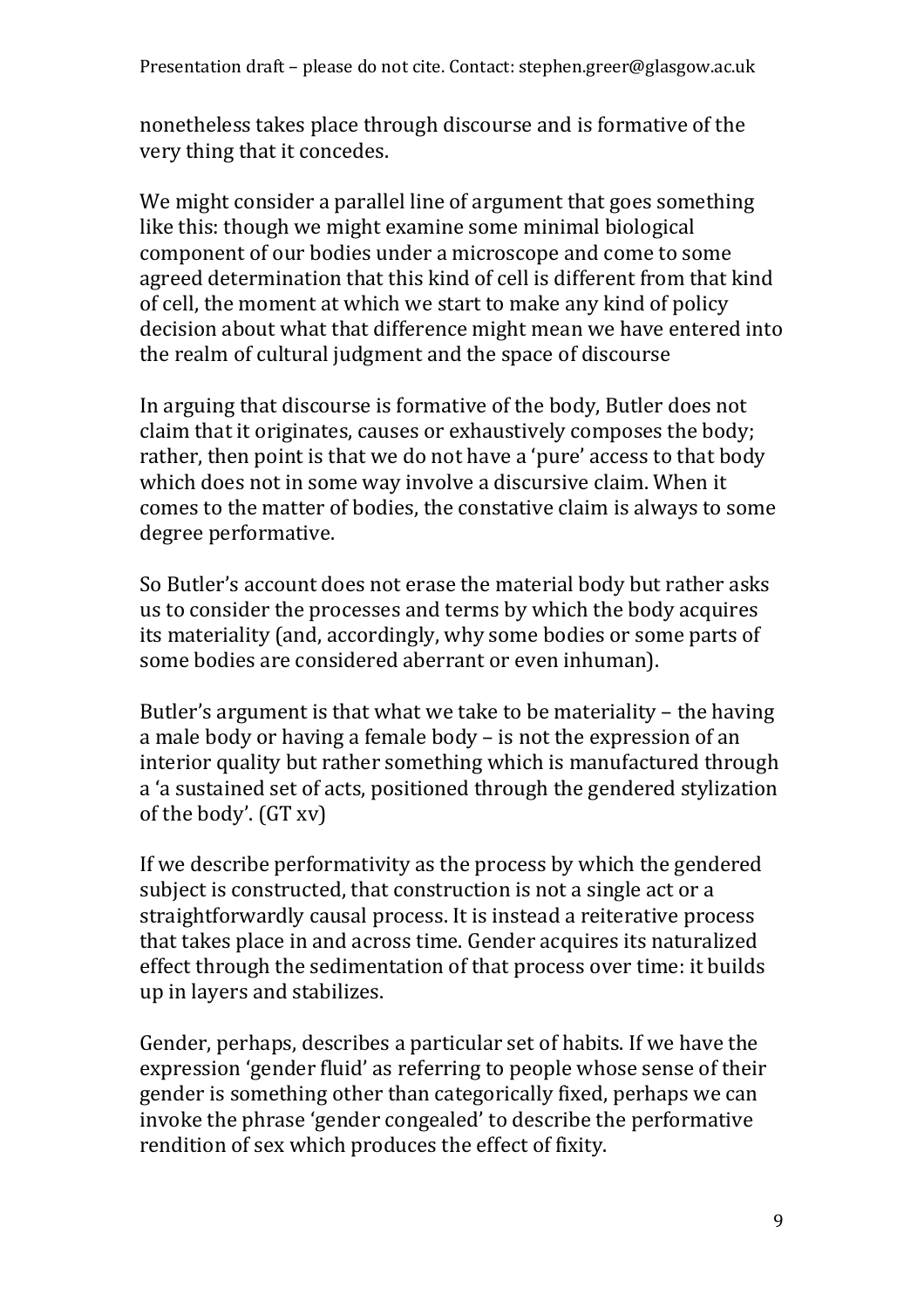Here's Butler again in what is probably the most often quoted passage from Gender Trouble as a whole:

# [SLIDE]

Gender ought not to be construed as a stable identity or a locus of identity from which various acts follow; rather, gender is an identity tenuously constituted in time, instituted in an exterior space through a stylized repetition of acts. The effect of gender is produced through the stylization of the body and, hence, must be understood as the mundane way in which bodily gestures, movements, and styles of various kinds constitute the illusion of an abiding gendered self. (GT 179)

Gender is not a stable identity with which or from which one acts – it is the appearance or illusion of stability that is produced by the repetition of acts over time.

Now, Butler's notion of the performative has been read to suggest an open-ended improvisational quality to identity – I am whatever I choose to perform, and that I might begin to start or stop a given performance of gender wholly according to my own preferences.

Elspeth Probyn, for example, has noted that such 'celebration and appropriation' of Butler's work has concluded 'that we can have whatever type of gender we want, and that there are as many genders as there are people' (1995, p. 79).

Now Butler has herself responded to this optimistic but somewhat misleading account of her work on a number of occasions arguing that performativity consists 'in a reiteration of norms which precede, constrain, and exceed the performer and in that sense cannot be taken as the fabrication of the performer's "will" or "choice"' (1993, p. 234).

### [SLIDE]

In other words, it's not simply a matter of free will and selfdetermination.

Sara Salih offers some further clarity: 'Butler is not suggesting that the subject is free to choose which gender she or he is going to enact.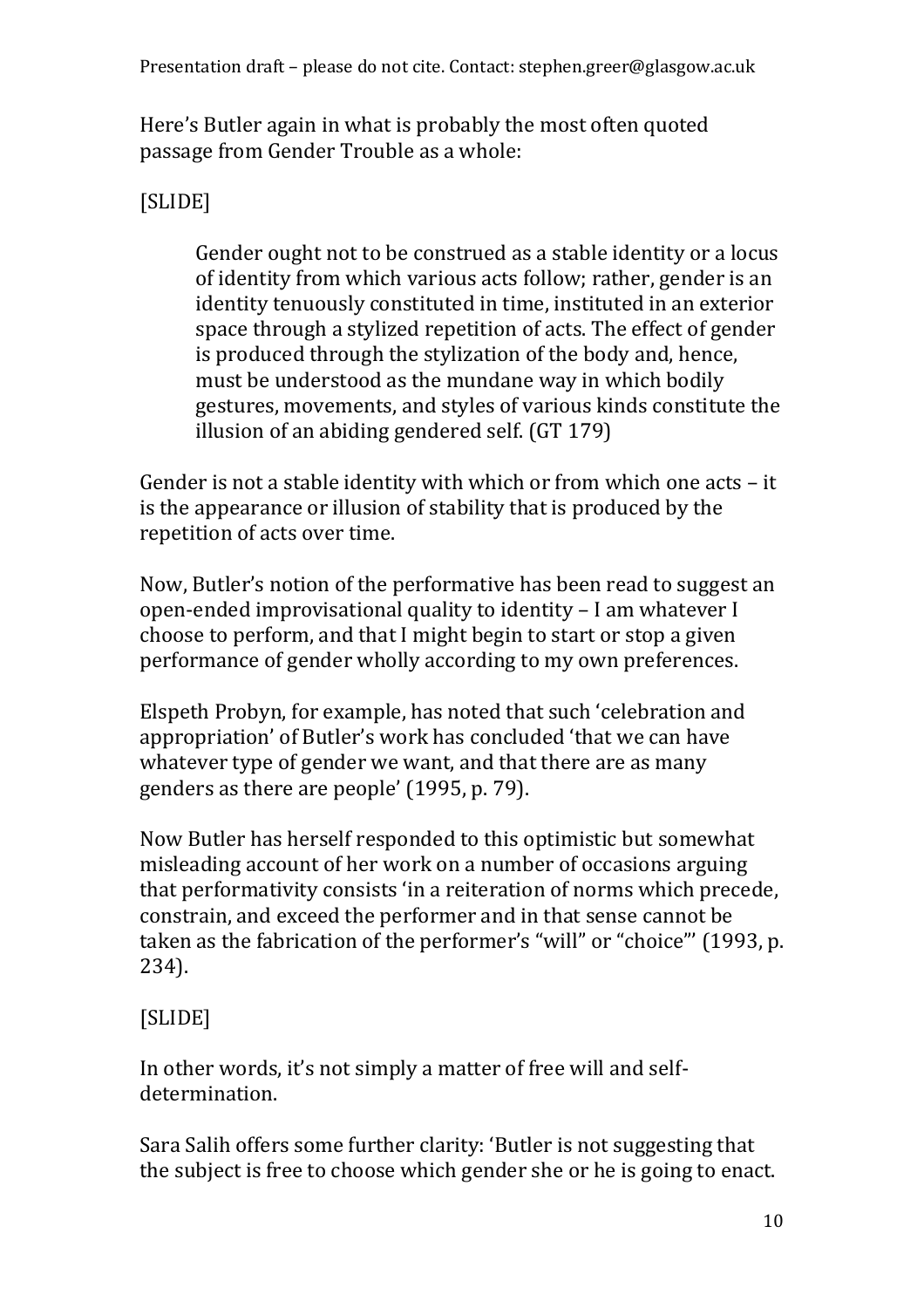'The script', if you like, is always determined within this regulatory frame, and the subject has a limited number of 'costumes' from which to make the constrained choice of gender style. (Salih, 2002, p. 63).

I will return to the question of agency in a moment, but for now it is helpful to recall our understanding of a performative utterance as having a ritual quality which is known or is legible in advance of its utterance.

Butler's emphasis is placed on a 'stylized repetition of acts' and a 'stylization of the body'. Understood in this way, gender appears as the effect of citations or corporeal quotations of the standards for gender which come before us, already in cultural circulation before we are born, before our embodiment of them, before we are taught them and before we internalize them.

# [SLIDE]

We can think of these standards as norms in the sense of the culturally and historically specific and contingent rules concerning conduct and appearance which act as standards of normalization for maleness and femaleness which, in turn, govern our very social intelligibility as subjects.

Here, 'sex' functions as a regulatory ideal, a kind of organizing principle for our performance of gender (a performance which, paradoxically, gives rise to the illusion of that very ideal as something persistently real).

I suggested at the beginning of this talk that I was interested in how performativity might serve as a reading strategy, a critical approach for viewing and understanding performance. I am equally – if not more interested – in exploring the ways in which performance informs theory, how performance might elaborate the specificity of performativity's powers of interpellation and subjection.

An example:

# [SLIDE]

John Tiffany's production of the play *Black Watch* by Gregory Burke, one of National Theatre Scotland's most widely and internationally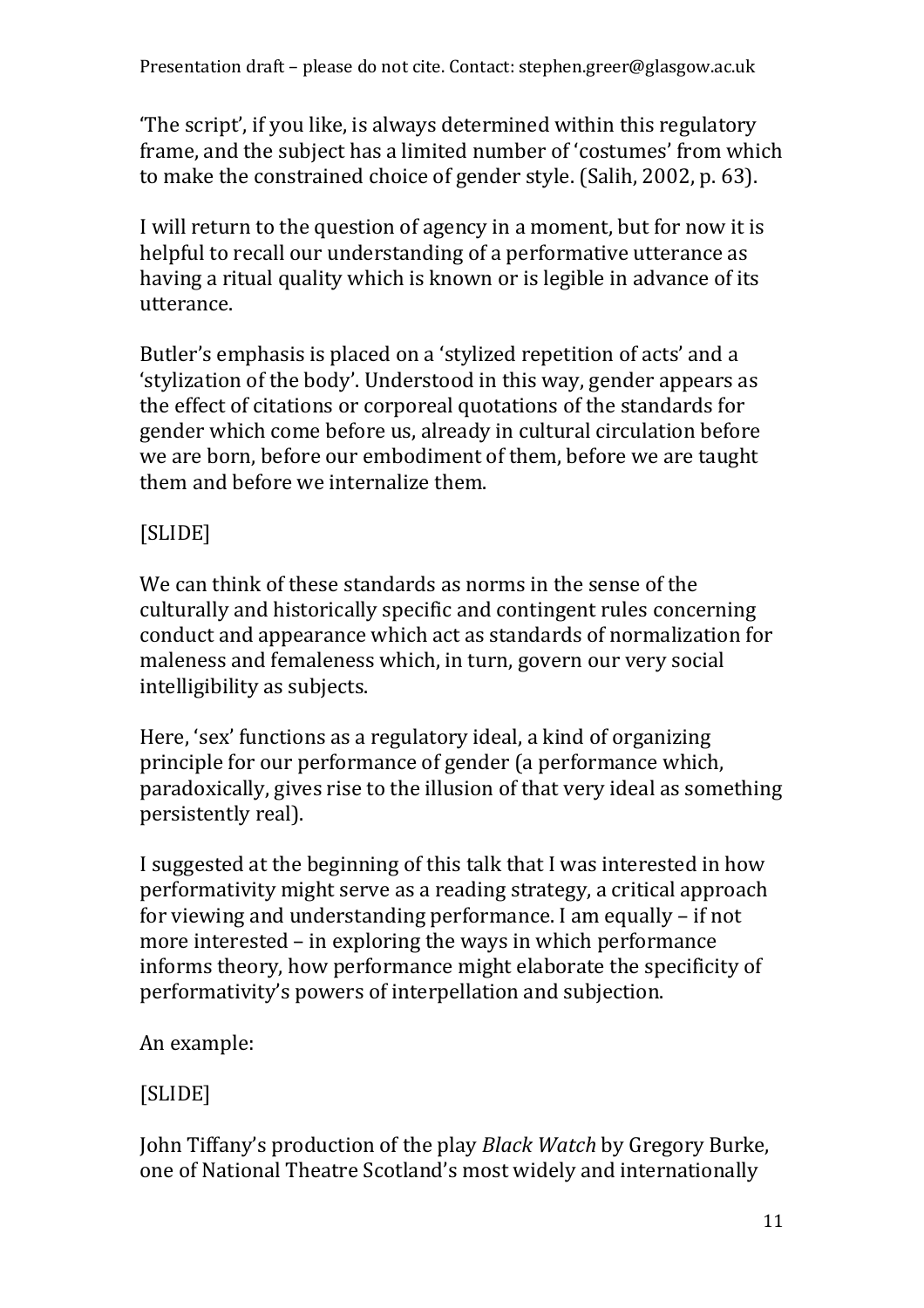toured productions. Based on interviews conducted by Burke with former soldiers who served in Iraq, the play attempts to tell the story of the role of the legendary Black Watch regiment in the war on terror through the eyes of the men on the ground of the conflict.

There's a sequence in the first third of the play in which the play's central character Cammy narrates the history of the regiment through Culloden, the American war of independence, the Boar war, the first and second world wars, up to Iraq. As he speaks, a red carpet is rolled out across the length of the stage and the other soldiers begin to manouevre him in and out of the distinctive uniforms of the regiment's history. But the history of military masculinity that unfolds – staged as though on the catwalk of a fashion show – involves more than outward dress of the uniform: it also involves a particular stylized performance of the body that produces a body capable of fulfilling a particular purpose.

As Burke's script notes, 'they resemble a squad assembling and disassembling a military cannon'.

Gender emerges as something which is done rather than that which one merely has: something which has a history that extends beyond the persistence of our bodies.

Yet if gender is something that we do rather than something that we have, the terms of the 'doing' are not exclusively in our hands. In Black Watch, figuratively and literally in the hands of others.

The performativity of gender has an ineluctably social dimension: '..one does not do one's gender alone. One is always 'doing' with or for another, even if the other is only imaginary' (Butler 2002: 1).

# [SLIDE]

Another example of a rather different kind of performance: Rosana Cade's *Walking:Holding*, an experiential work which takes place outside of conventional theatre spaces and involves one audience member at a time walking through the city holding hands with a range of different people on a carefully designed route. The performers, or 'hand holders' within the piece reflect a range of different genders, sexualities, ages and races, disabled and nondisabled people. Initially staged in Glasgow, Cade has taken the work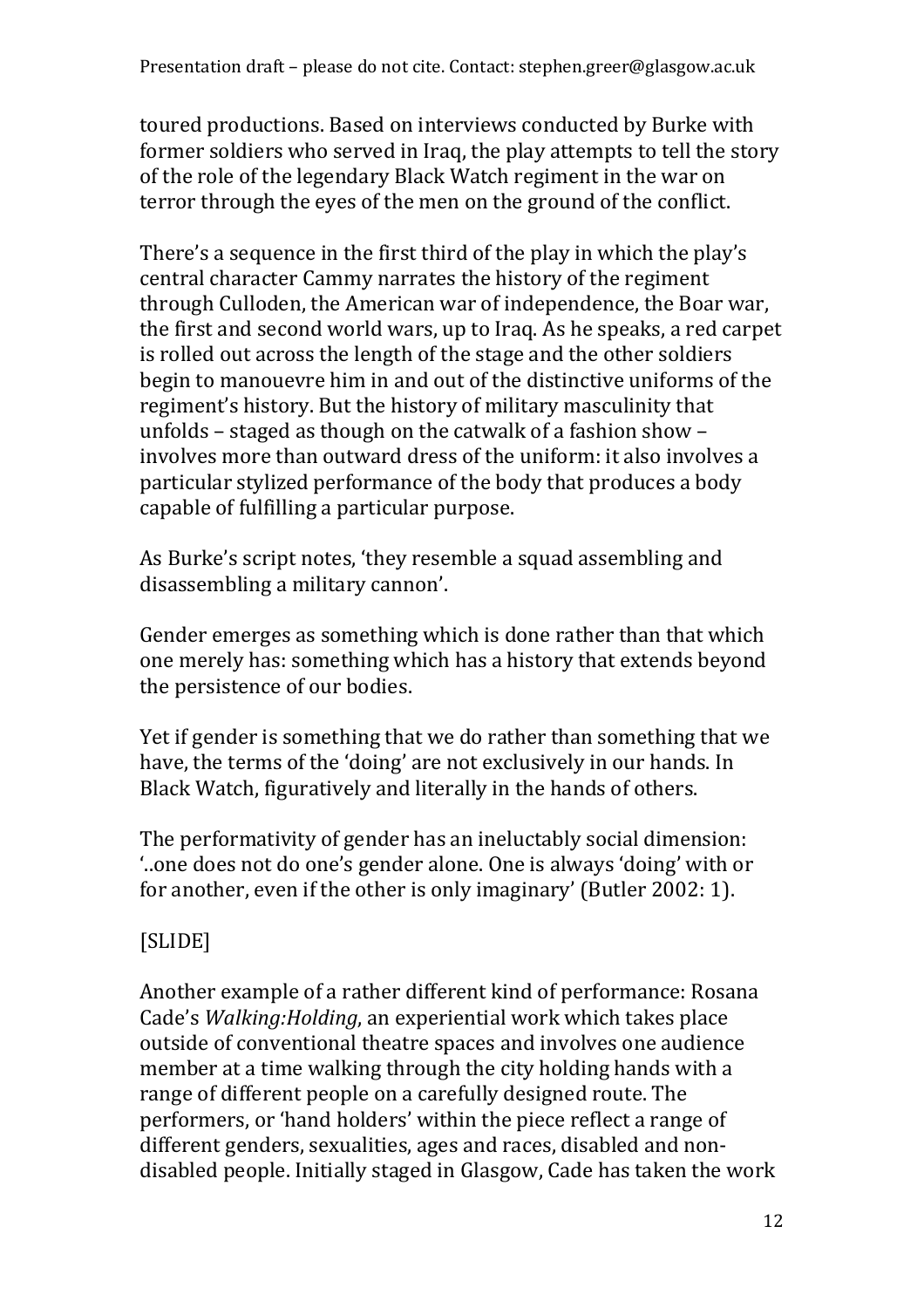around the UK and Europe, and to Hong Kong. In my experience of the work, I was taken into the busy main concourse in Glasgow central station and invited to close my eyes and count to ten: when I opened my eyes, everything that happened would be part of the performance. A friendly-looking older women approached me and invited me to take her hand and walk with her: we could talk, if we liked, or walk in silence. We did talk.

When we passed a shop window – I think the shop was selling men's formal wear as there kilted dummies in the display – we stopped and looked at our reflection: the image we presented to ourselves and to the other people on the street. After a short distance of conversation, I was passed – as though in a relay race – to another person: a very tall English drag queen. The pace of our walking changed as we moved into a sidestreet – cobbles are not not very friendly to platform heels – until I was passed to another and another, until I was walking through a shopping centre with an older man, older than my father and needing a little support to walk confidently.

Though much of this work is about discovering moments of intimacy in public spaces – an encounter with people who may be unlike yourself – it also seems to be about how one's own social presentation might shift in proximity and attachment to other bodies and, if not transformed, then made to appear differently to others. If nothing else, the experience drew my attention to the normally unmarked defaults of my everyday performance of my gender, ethnicity and sexuality, a labour which is largely invisible because its terms have become so deeply incorporated in my sense of being – well – 'being Stephen'.

Let's return to an earlier point in the argument: to argue that the gendered body is performative is to assert that it has no ontological status 'apart from the various acts which constitute its reality' (GT 173). However, arguing that a subject is constituted or constructed by discursive practices is not the same as arguing that a subject is wholly determined by those practices – that is, where determination forecloses the possibility of agency.

Here, Butler observes that such performative practices are not founding acts – creating a subject once and for all time – but take the form of a regulated process of repetition and reiteration, through the repeated signification of the terms for cultural intelligibility. We do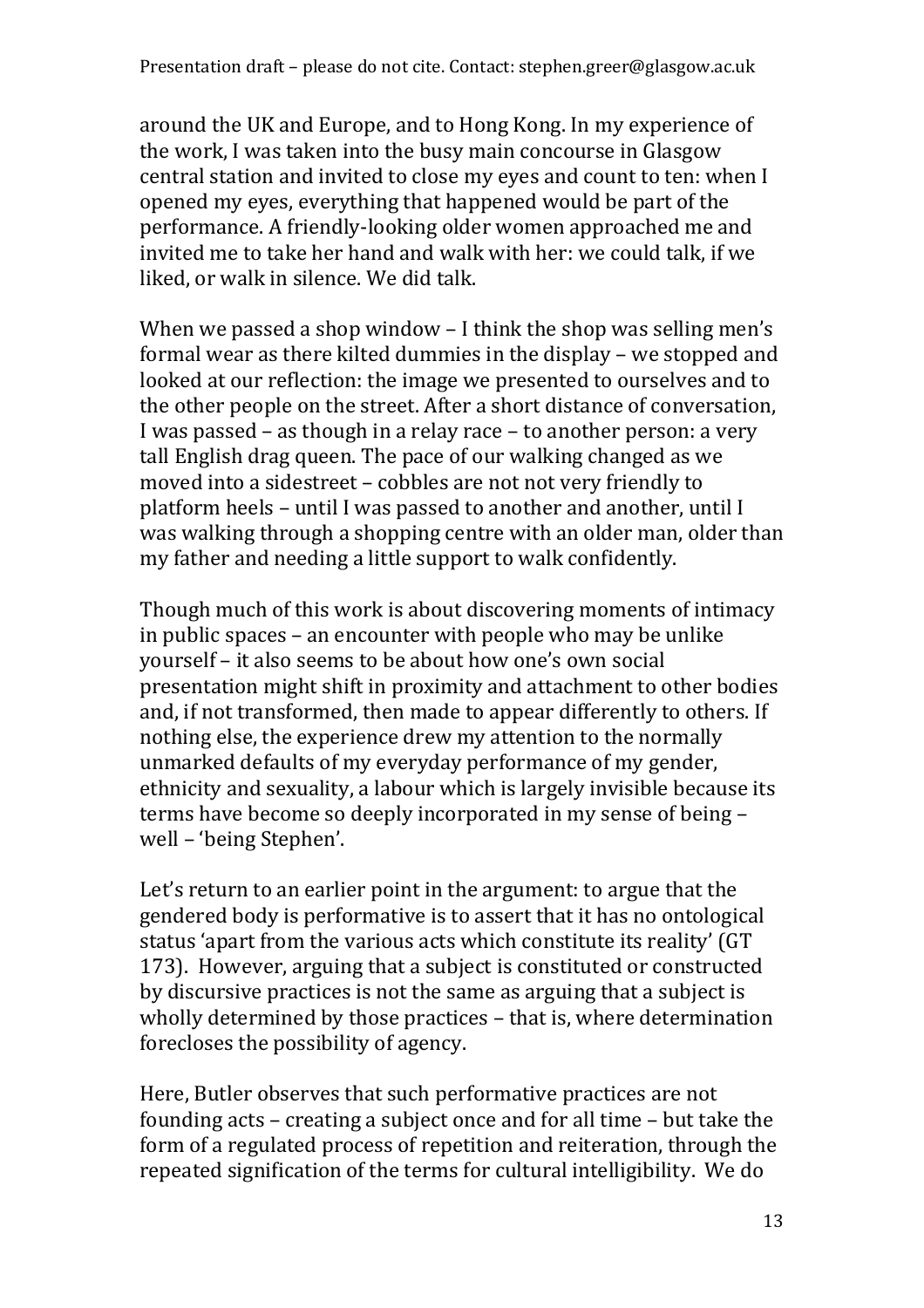not 'do' being male or female once; we are compelled to perform it over and over again, not least because we face sanctions when we do not approximate the norms for gender that are expected of us.

It is in that structure of repetition, though, that the possibility for agency appears.

I suggested a few moments ago that we might understand sex as a regulatory ideal, something that we might only approximate. It is because we always fail at it that we need to keep doing it in order for our gendered identities to remain socially intelligible. When we perform gender, that performance is always non-identical to itself (perhaps because it is a live performance, involving something that cannot be exactly reproduced).

To the extent that gender involves the citation of an ideal which we cannot wholly embody, gender is always constituted in failure.

Accordingly, Moya Lloyd suggests Butler's claim on the possibility of critical agency involves three linked claims:

- that one can never embody the ideal of male or female (and thus gender is constituted by / through failure)
- that the repetition that constitutes gender is always representation 'with a difference' (gender is inherently unstable and incomplete)
- that the necessity of that repetition creates a space for transformation

While gendering is a compulsory practice, it is an assignment which is never quite carried out to expectation. Though individual agency might be limited to forms of improvisation within 'a scene of constraint', the circuitous path of citation – repetition and (re)iteration –demonstrates its integral failure: quote 'norms are continually haunted by their own inefficacy; hence the anxiously repeated effort to install and augment their jurisdiction'.

What Butler is arguing, then, is that we might understand the dependency of norms on reiterative processes as a function of their inefficacy: they are not established singularly, once and for all, but must be repeatedly renewed, and that dependency on reiteration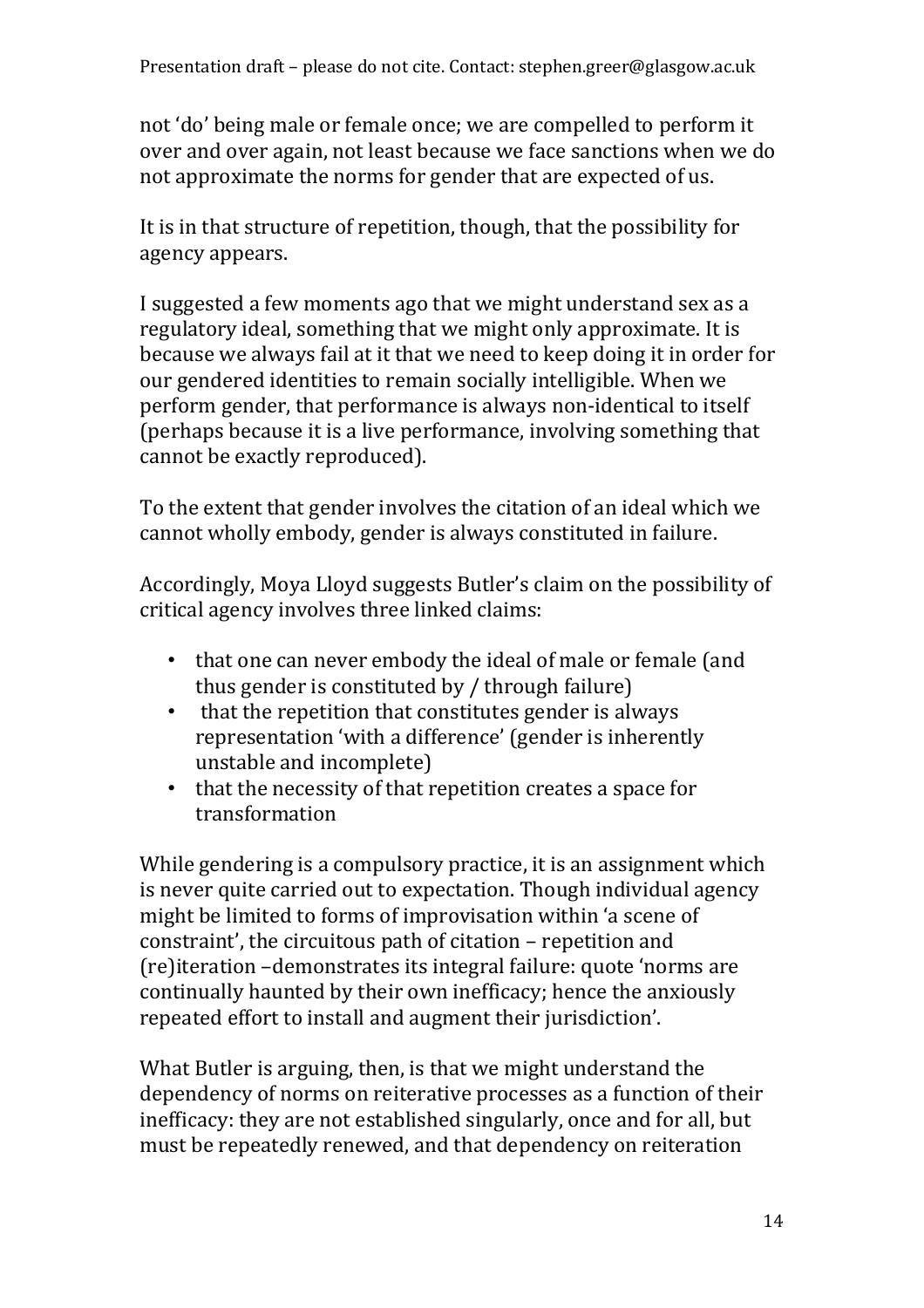Presentation draft – please do not cite. Contact: stephen.greer@glasgow.ac.uk

describes a 'weakness in the norm' might be occupied and exploited to alternative ends.

Such a practice of resignification describes a form agency which is not wholly voluntary – it is a form of agency that is implicated in the relations of power that it seeks to contest, but not reducible to the dominant terms of that power.

What might such a working of the weakness in the norm look like?

Let us turn, as all incidents of performance scholarship eventually must, to drag.

Butler first turns to drag in *Gender Trouble* - drawing on anthropologist Esther Newton's study of female impersonation, *Mother Camp* – where she suggests that what drag offers is an imitation of gender that exposes the structure of gender *as imitation*.

Drag cites gender norms so as to expose their citational status.

In the words of David Ruffolo, 'drag is a notable example of how identity is a parody: it is not a copy of an original, but a copy of the *illusion* of an original; drag is a copy of a copy'.

How does it accomplish this?

It does so drawing our attention to the dissonant relationship between three contingent dimensions of what Butler describes as our significant corporeality: anatomical sex, gender identity, and gender performance. As much as drag might work to produce a coherent picture, it reveals – quote – 'the distinctiveness of those aspects of gender experience which are falsely naturalized as a unity' (GT 175).

In other words, the cross-matching of an anatomy, a gender and gender performance draws our critical attention to the aspects of – for example – femininity that we take to be the natural expression of womanliness and allows us to look at them afresh *as performance.*  Drag dramatizes the cultural mechanism by which sex and gender are made to appear unified.

[SLIDE]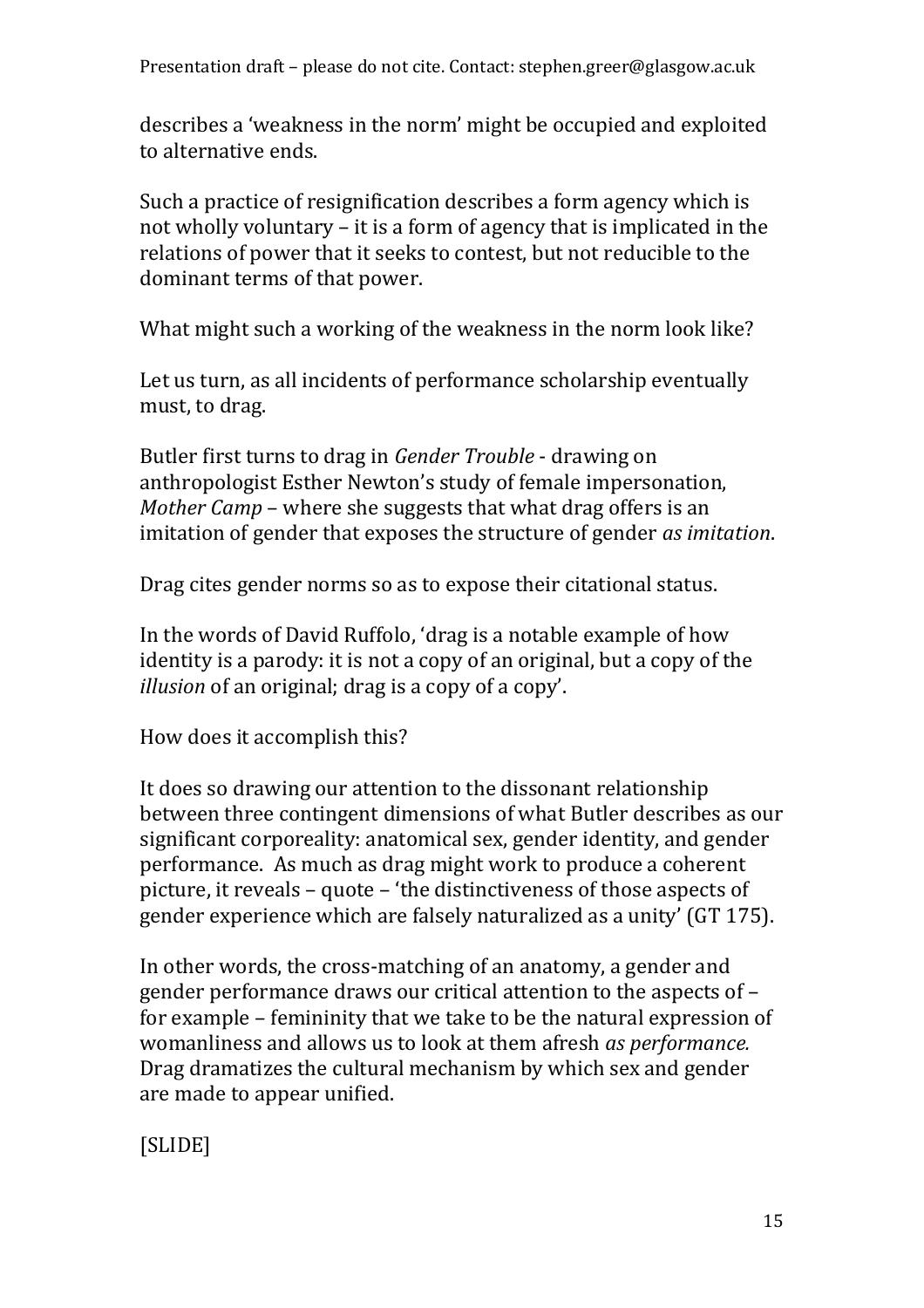'In imitating gender, drag implicitly reveals the imitative structure of gender itself – as well as its contingency' (Butler 1990: 137)

Now, not all drag might accomplish this effect (and Butler returns to explain in *Bodies that Matter* that drag is not an exemplary example of performativity, only one possible instance).

Butler's discussion in *Bodies That Matter* is also focused on a very specific kind of drag in a very particular context – reading the documentary *Paris is Burning* which is concerned with drag balls in New York City, staged and attended by primarily Afrian-American or Latino men, events in which 'realness' describes the successful production of a naturalized effect – an effect which is the embodiment and reiteration of particular norms marked by race and class. One of the key developments of *Bodies That Matter* is an attempt to address how regulatory regimes other than normative heterosexuality operate to produce the body, and the argument that racial differences should not be seen as somehow subordinate to sexual differences.

In doing so, she makes plain her belief that there is no necessary relation between drag and subversion, observing that, quote, 'drag may well be used in service of both the denaturalization and reidealization of hyperbolic heterosexual gender norms' (BtM 115). Drag is more than capable of being misogynistic and racist, or participating in the circulation of the same; this should, perhaps, be no surprise given that it draws on the dominant images and logics of our culture.

Though all gender might be parodic, not all parody is subversive.

Drag, then, is a performance capable of subversion to the extent that it reflects the mundane and everyday impersonations 'by which heterosexually ideal genders are performed and naturalized and *undermines their power by virtue of effecting their exposure'*.

It is helpful, I think, to conceive of such exposure in terms of theatricalisation – that is, an exposure which draws attention to an act *as an act*.

Drag may also be useful to an understanding of performativity because it is a site of ambivalence, one which Butler suggests reflects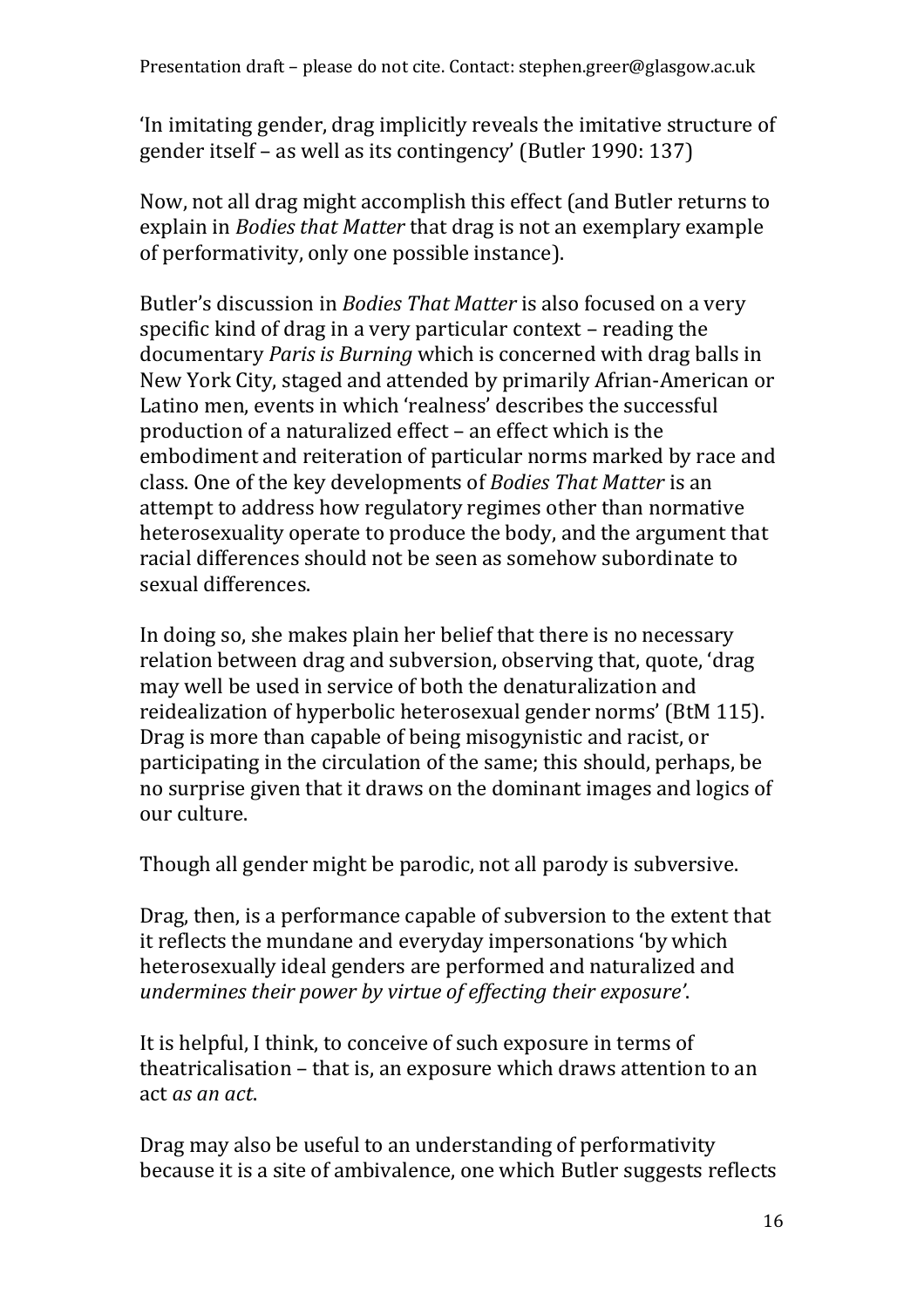'the more general situation of being implicated in the regimes of power by which one is constituted and hence, of being implicated in the very regimes of power that one opposes' (125). We cannot simply stop doing gender, or at least not without significant consequence that may constitute a violence in itself.

There are problems which remain: the act of 'crossing' gender (masculine/feminine) and/or sexuality (heterosexual/homosexual) may operate by first accepting the coherence and validity of binary categories in accounting for identity. The structure of parody is such that its object is retained as a point of reference: we know something is being parodied when we are familiar with the 'original' work.

Subversive parodies may well be readily reincorporated – and domesticated – as forms of entertainment which serve to reinforce rather than challenge distinctions between male and female, straight and gay. I wonder where we might locate Ru Paul's Drag Race in relation to such concerns.

A route through and beyond such reasoning may be offered by the work of José Esteban Muñoz, whose writing cuts across issues of sexuality, race and queerness. Arguing that the rejection of models of self that rely upon socially prescribed identity narratives might go beyond individualistic rebellion, Muñoz proposes a strategy of 'disidentification' that might open up space for new social formations. In Muñoz's work, disidentification operates as a mode of 'recycling and rethinking encoded meaning' that

scrambles and reconstructs the encoded message of a cultural text in a fashion that both exposes the encoded message's universalizing and exclusionary machinations and recircuits its workings to account for, include, and empower minority identities and identifications. (Muñoz, 1999a, p. 31)

In other words, Muñoz's account of disidentification describes a form of performativity which involves the *incorporation* rather than simple rejection of dominant (heterosexist, racist) cultural forms and practices in order to challenge and rewrite their closed terms.

Up until this point, my account of performativity has emphasized what might be called its paranoid capacities – that is, following the work of Eve Sedgwick – a form of critique which places its faith in the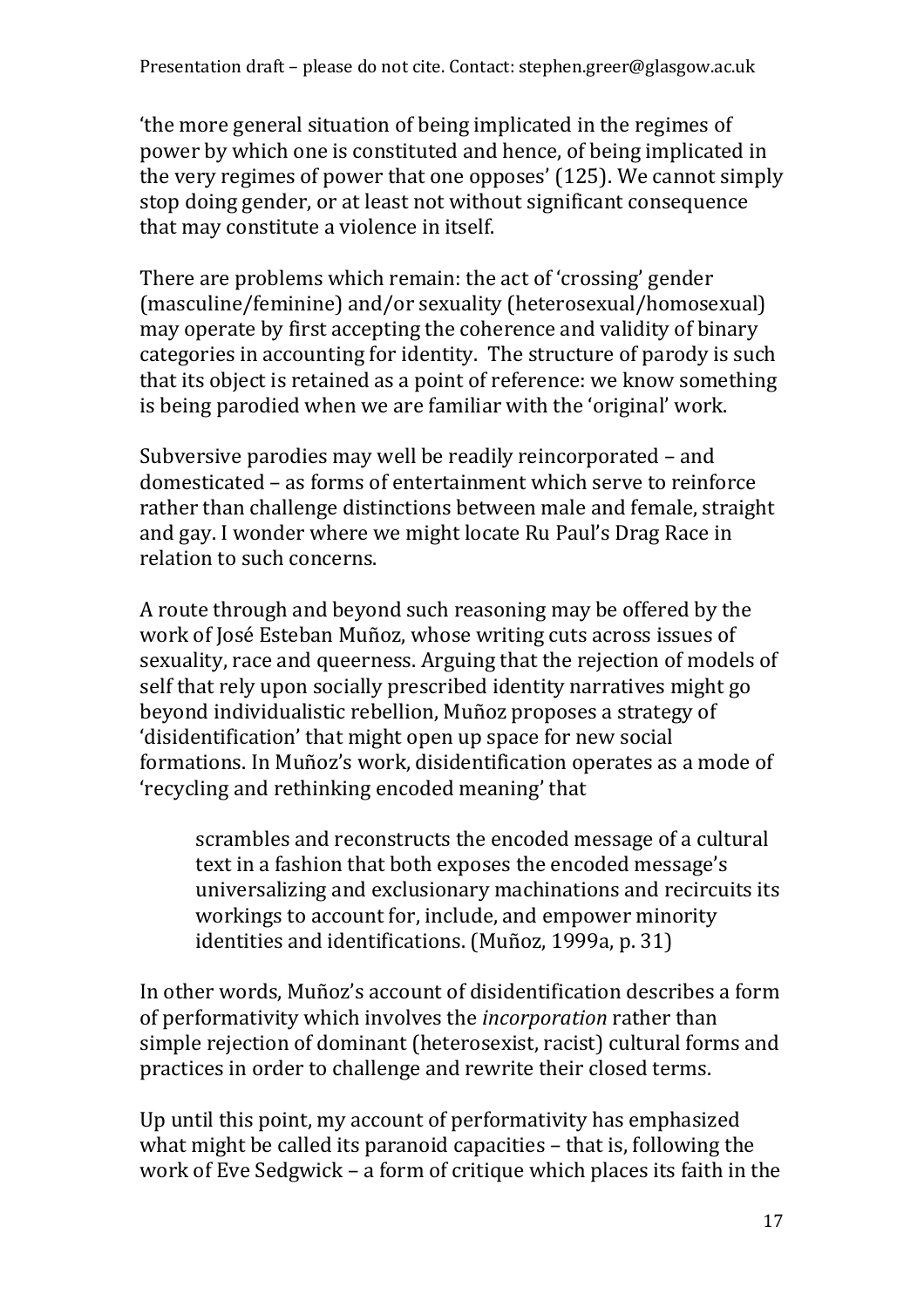exposure of hidden patterns of hegemonic social relations, and turns on the enlightenment of an audience who were previously unaware. Muñoz's work suggests the reparative potential of performativity, a means of discovering and creating new communities of identification, resistance, survival and, I think, pleasure.

Butler is a prolific writer and I've only broached the surface of her work on performativity – I would strongly recommend *Excitable Speech*, her work on hate speech and its regulation, as well as *Precarious Life* and *Frames of War*. One of the more expansive dimensions – for me, at least – in Butler's thinking has been in relation to claims on universality. As she observes in the 1999 preface to Gender Trouble, 'universality' is initially conceived in exclusively negative and exclusionary terms. In more recent writing, Butler has considered how the assertion of universality might be performative in the sense of 'conjuring a reality that does not yet exist', a future-oriented labor directed towards an open-ended category for human existence. This seems to me to run in close concert with the framing of queerness by Muñoz and others as an ideality, something on the horizon (a claim not without its own problems, not least for those who are living queerly here and now).

Butler's ongoing engagement with the call for civil rights for trans and non-binary gender people is a further, significant dimension of her work – and one in which she has addressed certain misconceptions of her writing, particularly the idea that arguing for the constructedness of gender might be to claim that certain genders are not 'real' and therefore invalid. I can strongly recommend an interview with the Transadvocate website in 2014 in which Butler asserts that the distinction between have a sense of one's gender as fixed or as fluid is 'less important than the right to be free to live it out, without discrimination, harassment, injury, pathologization or criminalization – and with full institutional and community support'.

Some final thoughts:

Mick Mangan observes that social performativity and theatrical performance may be congruent, may be related, and may resemble each other – but they are not identical. He writes:

Evidence from past plays and performances has a complex and problematic status. It exists not as raw sociohistorical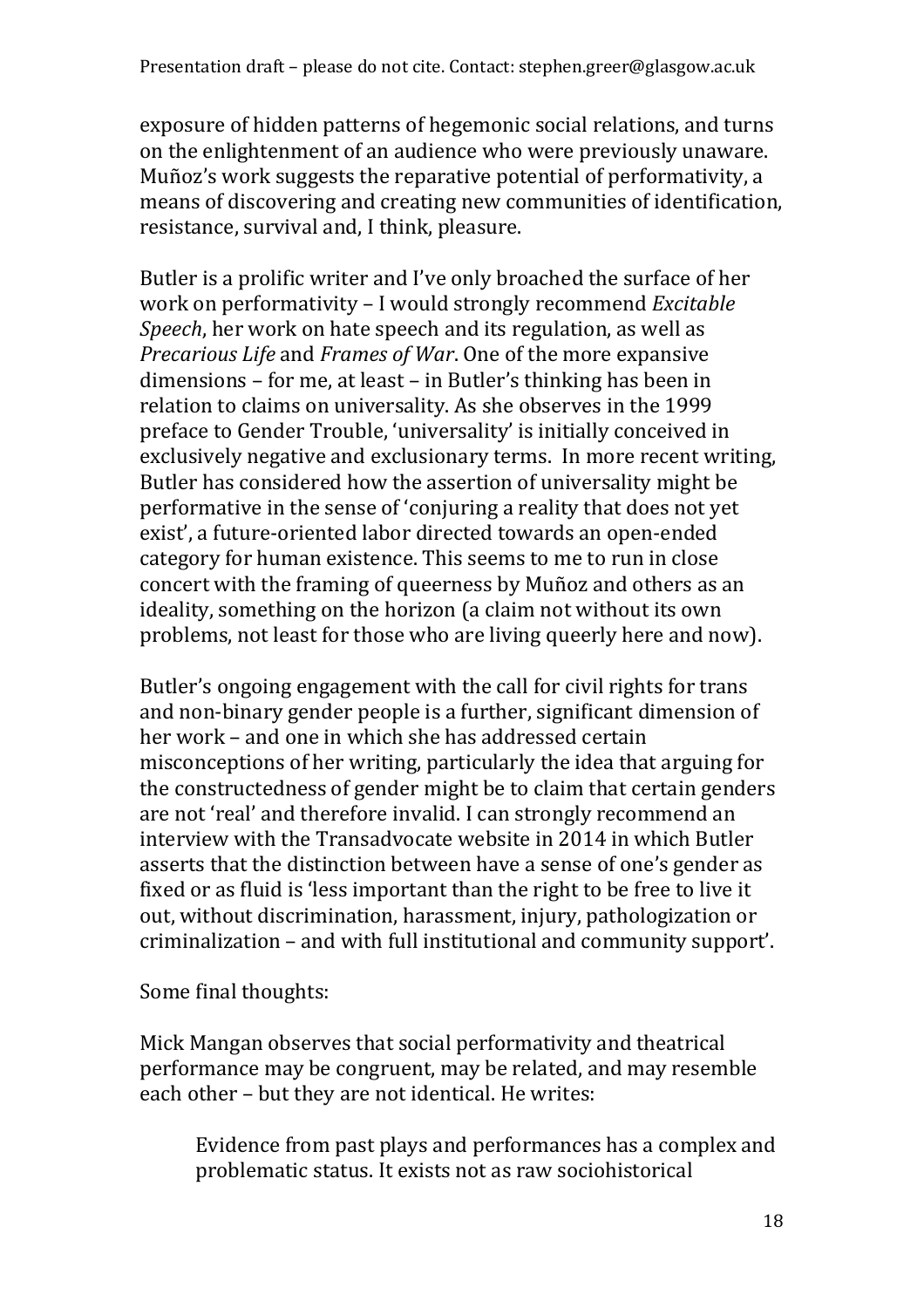documentation or data, but as the trace of a performed moment which was itself apart of the complex dialectic between the real and the imaginary.

Recalling Butler, we might dispute access to such 'raw data' on terms which are not already embedded in discourse, and argue that such data is also part of such a dialogue.

### [SLIDE]

Nonetheless, Mangan continues:

..the stage […] operates as a separate space subject to its own laws, and also as an extension of the everyday. It is a place where the 'performances' of everyday life are themselves re‐performed, and in the process changed. It embodies a defined set of cultural practices which are marked off from everyday social reality, while claiming at the same time important forms of continuities between theatrical representation and that everyday reality.

We may particularly see this tension at work in forms of socially and politically engaged performance that draws on documentary and verbatim material in the attempt to give a voice to the voiceless, challenge existing histories by contributing new ones or to re-open and re-stage old trials in pursuit of new justice. Though such works often make a claim on the presence of 'authentic' testimony, they also draw attention to the ways in which such speech must be theatricalised and interpellated within particular cultural conventions for it to be recognized as testimony – that is, as capable of standing witness to more than itself. In simple terms, we need the artifice of the stage to persuade us something is real.

Thinking about performance and performativity, then, involves the attempt to come to terms with this paradox and, perhaps, exploit it in ways that might open up new fields of knowledge about what it might be to be human. The terms of that exploitation – that subversive opportunity - though, cannot be easily anticipated or determined in advance and might themselves need to be continually open to the possibility of radical transformation.

I'll stop there.